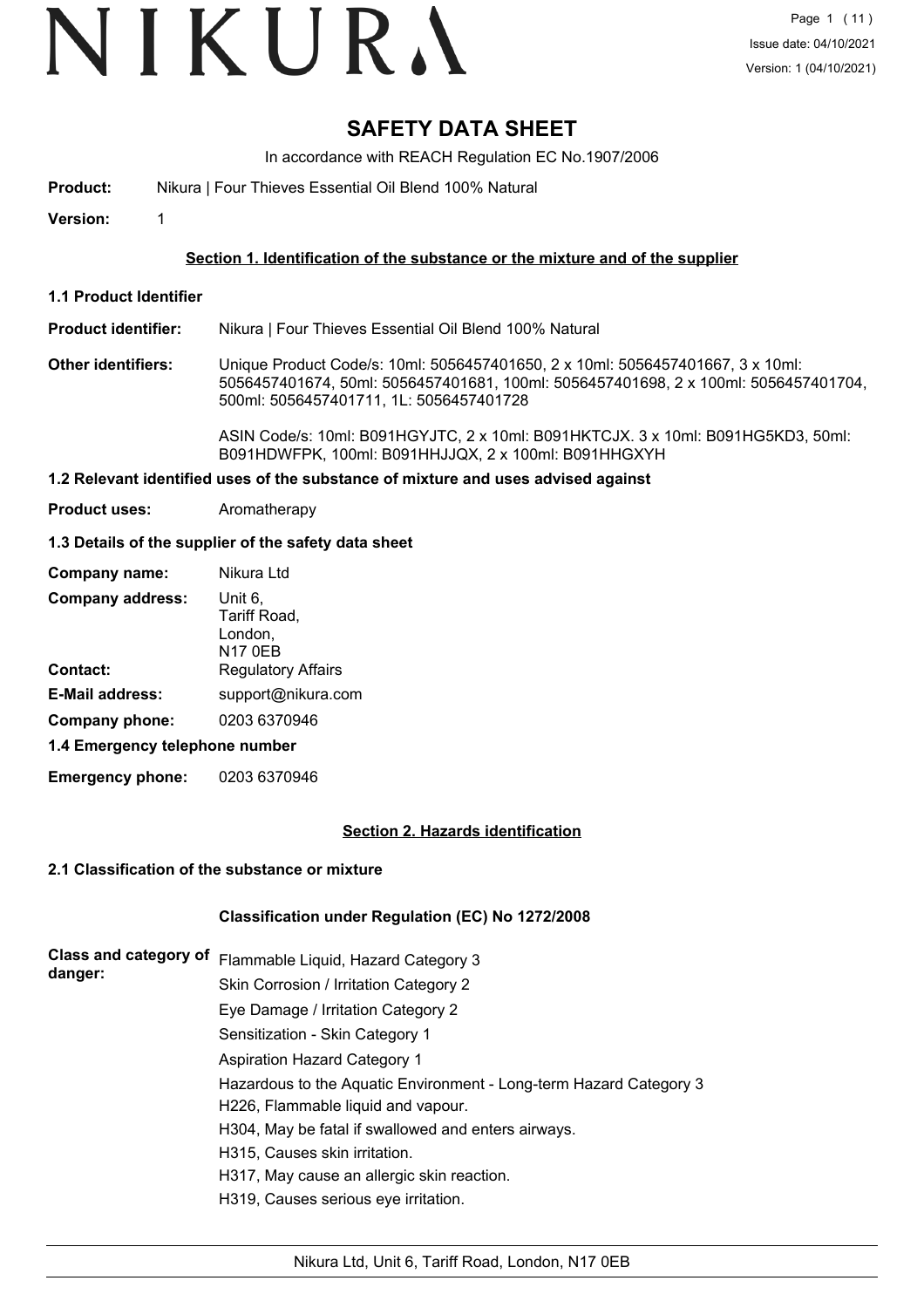# **SAFETY DATA SHEET**

In accordance with REACH Regulation EC No.1907/2006

| Product:                            | Nikura   Four Thieves Essential Oil Blend 100% Natural                                                                                                                                                                                                                                                                                                                                                                                                                                                                                                                                                                                                                                                                                                                                                                                                                                                                                                                                                                                                                                                                                                                                                                                                                                                                                                                                                                                                                                                                                                                                     |
|-------------------------------------|--------------------------------------------------------------------------------------------------------------------------------------------------------------------------------------------------------------------------------------------------------------------------------------------------------------------------------------------------------------------------------------------------------------------------------------------------------------------------------------------------------------------------------------------------------------------------------------------------------------------------------------------------------------------------------------------------------------------------------------------------------------------------------------------------------------------------------------------------------------------------------------------------------------------------------------------------------------------------------------------------------------------------------------------------------------------------------------------------------------------------------------------------------------------------------------------------------------------------------------------------------------------------------------------------------------------------------------------------------------------------------------------------------------------------------------------------------------------------------------------------------------------------------------------------------------------------------------------|
| $\mathbf 1$<br><b>Version:</b>      |                                                                                                                                                                                                                                                                                                                                                                                                                                                                                                                                                                                                                                                                                                                                                                                                                                                                                                                                                                                                                                                                                                                                                                                                                                                                                                                                                                                                                                                                                                                                                                                            |
| danger:                             | Class and category of H412, Harmful to aquatic life with long lasting effects.                                                                                                                                                                                                                                                                                                                                                                                                                                                                                                                                                                                                                                                                                                                                                                                                                                                                                                                                                                                                                                                                                                                                                                                                                                                                                                                                                                                                                                                                                                             |
| 2.2 Label elements                  |                                                                                                                                                                                                                                                                                                                                                                                                                                                                                                                                                                                                                                                                                                                                                                                                                                                                                                                                                                                                                                                                                                                                                                                                                                                                                                                                                                                                                                                                                                                                                                                            |
|                                     | Classification under Regulation (EC) No 1272/2008                                                                                                                                                                                                                                                                                                                                                                                                                                                                                                                                                                                                                                                                                                                                                                                                                                                                                                                                                                                                                                                                                                                                                                                                                                                                                                                                                                                                                                                                                                                                          |
| Signal word:                        | Danger                                                                                                                                                                                                                                                                                                                                                                                                                                                                                                                                                                                                                                                                                                                                                                                                                                                                                                                                                                                                                                                                                                                                                                                                                                                                                                                                                                                                                                                                                                                                                                                     |
| <b>Hazard statements:</b>           | H226, Flammable liquid and vapour.<br>H304, May be fatal if swallowed and enters airways.<br>H315, Causes skin irritation.<br>H317, May cause an allergic skin reaction.<br>H319, Causes serious eye irritation.<br>H412, Harmful to aquatic life with long lasting effects.                                                                                                                                                                                                                                                                                                                                                                                                                                                                                                                                                                                                                                                                                                                                                                                                                                                                                                                                                                                                                                                                                                                                                                                                                                                                                                               |
| <b>Supplemental</b><br>Information: | EUH208, Contains 4-Allylphenol, Geranial, Linalool, alpha-Pinene, beta-Caryophyllene, beta-<br>Pinene, I-Limonene. May produce an allergic reaction.                                                                                                                                                                                                                                                                                                                                                                                                                                                                                                                                                                                                                                                                                                                                                                                                                                                                                                                                                                                                                                                                                                                                                                                                                                                                                                                                                                                                                                       |
| <b>Precautionary</b><br>statements: | P210, Keep away from heat, sparks, open flames and hot surfaces. - No smoking.<br>P233, Keep container tightly closed.<br>P240, Ground/bond container and receiving equipment.<br>P241, Use explosion-proof electrical, ventilating and lighting equipment.<br>P242, Use only non-sparking tools.<br>P243, Take precautionary measures against static discharge.<br>P261, Avoid breathing vapour or dust.<br>P264, Wash hands and other contacted skin thoroughly after handling.<br>P272, Contaminated work clothing should not be allowed out of the workplace.<br>P273, Avoid release to the environment.<br>P280, Wear protective gloves/eye protection/face protection.<br>P301/310, IF SWALLOWED: Immediately call a POISON CENTER or doctor/physician.<br>P303/361/353, IF ON SKIN (or hair): Remove/take off immediately all contaminated clothing.<br>Rinse skin with water/shower.<br>P305/351/338, IF IN EYES: Rinse cautiously with water for several minutes. Remove contact<br>lenses, if present and easy to do. Continue rinsing.<br>P331, Do not induce vomiting.<br>P333/313, If skin irritation or rash occurs: Get medical advice/attention.<br>P337/313, If eye irritation persists: Get medical advice/attention.<br>P362, Take off contaminated clothing and wash before reuse.<br>P370/378, In case of fire: Use carbon dioxide, dry chemical, foam for extinction.<br>P403/235, Store in a well-ventilated place. Keep cool.<br>P405, Store locked up.<br>P501, Dispose of contents/container to approved disposal site, in accordance with local<br>regulations. |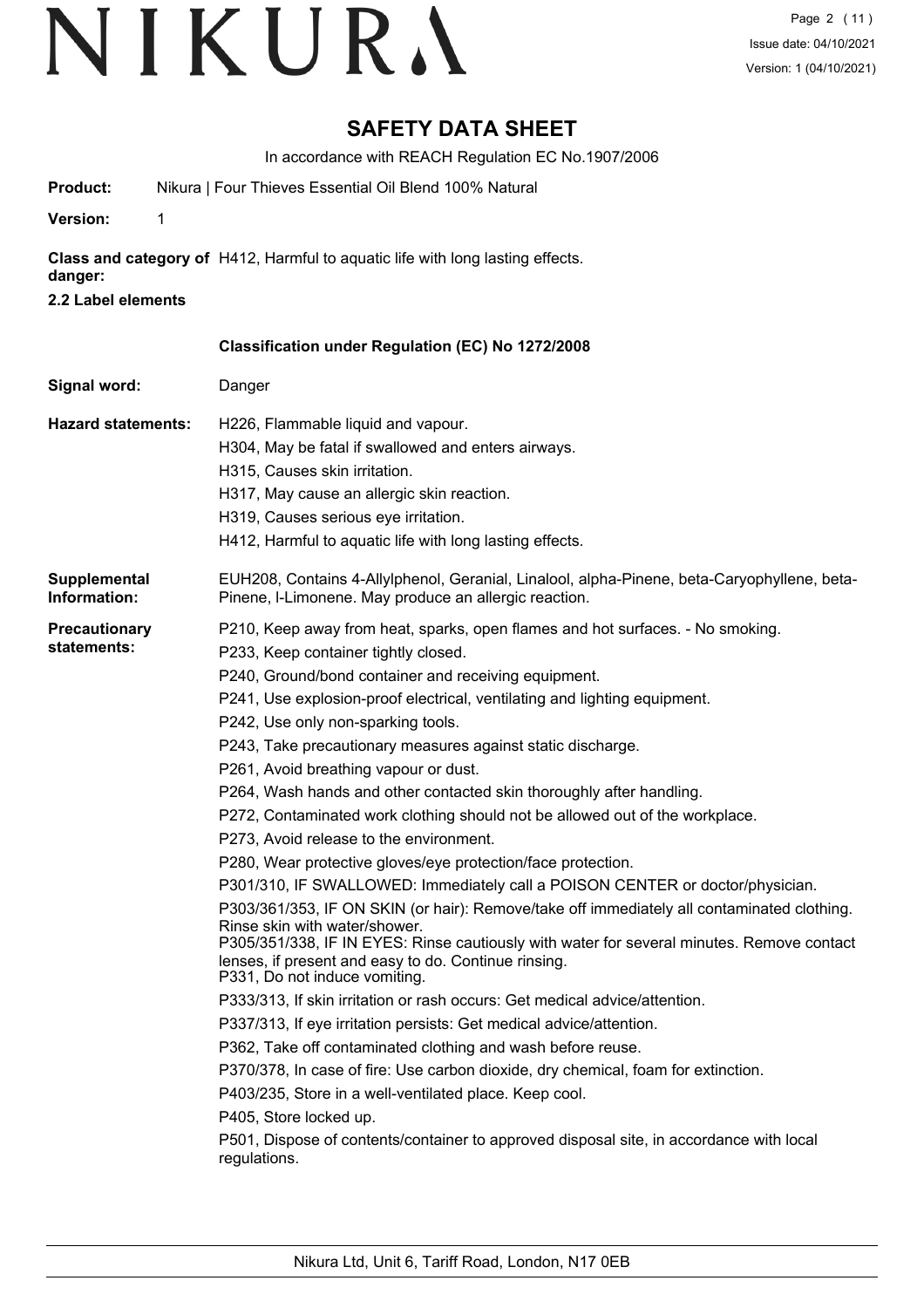## **SAFETY DATA SHEET**

In accordance with REACH Regulation EC No.1907/2006

| Version:        |                                                        |  |
|-----------------|--------------------------------------------------------|--|
| <b>Product:</b> | Nikura   Four Thieves Essential Oil Blend 100% Natural |  |
|                 |                                                        |  |

**Pictograms:**

**2.3 Other hazards**

**Other hazards:** None

**Section 3. Composition / information on ingredients**

#### **3.2 Mixtures**

#### **Contains:**

| <b>Name</b>          | <b>CAS</b> | <b>EC</b> | <b>REACH Registration</b><br>No. | $\%$        | <b>Classification for</b><br>(CLP) 1272/2008                                                                                                             |
|----------------------|------------|-----------|----------------------------------|-------------|----------------------------------------------------------------------------------------------------------------------------------------------------------|
| Eugenol              | 97-53-0    | 202-589-1 |                                  | 20-<50%     | Eye Irrit. 2-Skin Sens.<br>1B;H317-H319,-                                                                                                                |
| Eucalyptol           | 470-82-6   | 207-431-5 |                                  | $5 - 10%$   | Flam. Liq. 3-Skin Sens.<br>1B;H226-H317,-                                                                                                                |
| ld-Limonene          | 5989-27-5  | 227-813-5 |                                  | $5 - 10%$   | Flam. Liq. 3-Skin Irrit.<br>2-Skin Sens. 1B-Asp.<br>Tox 1-Aquatic Acute 1-<br>Aquatic Chronic 3;<br>H226-H304-H315-<br>H317-H400-H412,-                  |
| Eugenyl acetate      | 93-28-7    | 202-235-6 |                                  | $1 - 5%$    | Acute Tox. 4, H302,-                                                                                                                                     |
| beta-Caryophyllene   | 87-44-5    | 201-746-1 |                                  | $1 - 5%$    | Skin Sens. 1B-Asp.<br>Tox 1-Aquatic Chronic<br>4;H304-H317-H413,-                                                                                        |
| Cinnamaldehyde       | 104-55-2   | 203-213-9 |                                  | $1 - 5%$    | Acute Tox. 4-Skin Irrit.<br>2-Eye Irrit. 2-Skin<br>Sens. 1A-Aquatic<br>Chronic 3:H312-H315-<br>H317-H319-H412,-                                          |
| <b>I</b> beta-Pinene | 127-91-3   | 204-872-5 |                                  | $1 - 5%$    | Flam. Liq. 3-Skin Irrit.<br>2-Skin Sens. 1B-Asp.<br>Tox 1-Aquatic Acute 1-<br>Aquatic Chronic 1;<br>H226-H304-H315-<br>H317-H410,-                       |
| I-Limonene           | 5989-54-8  | 227-815-6 |                                  | $0.1 - 1\%$ | Flam. Lig. 3-Skin Irrit.<br>2-Skin Sens. 1B-Asp.<br>Tox 1-Aquatic Acute 1-<br>Aquatic Chronic 3;<br>H226-H304-H315-<br>H317-H400-H412.-                  |
| alpha-Pinene         | 80-56-8    | 201-291-9 |                                  | $0.1 - 1\%$ | Flam. Lig. 3-Acute Tox.<br>4-Skin Irrit, 2-Skin<br>Sens. 1B-Asp. Tox 1-<br>Aquatic Acute 1-<br>Aquatic Chronic 1:<br>H226-H302-H304-<br>H315-H317-H410,- |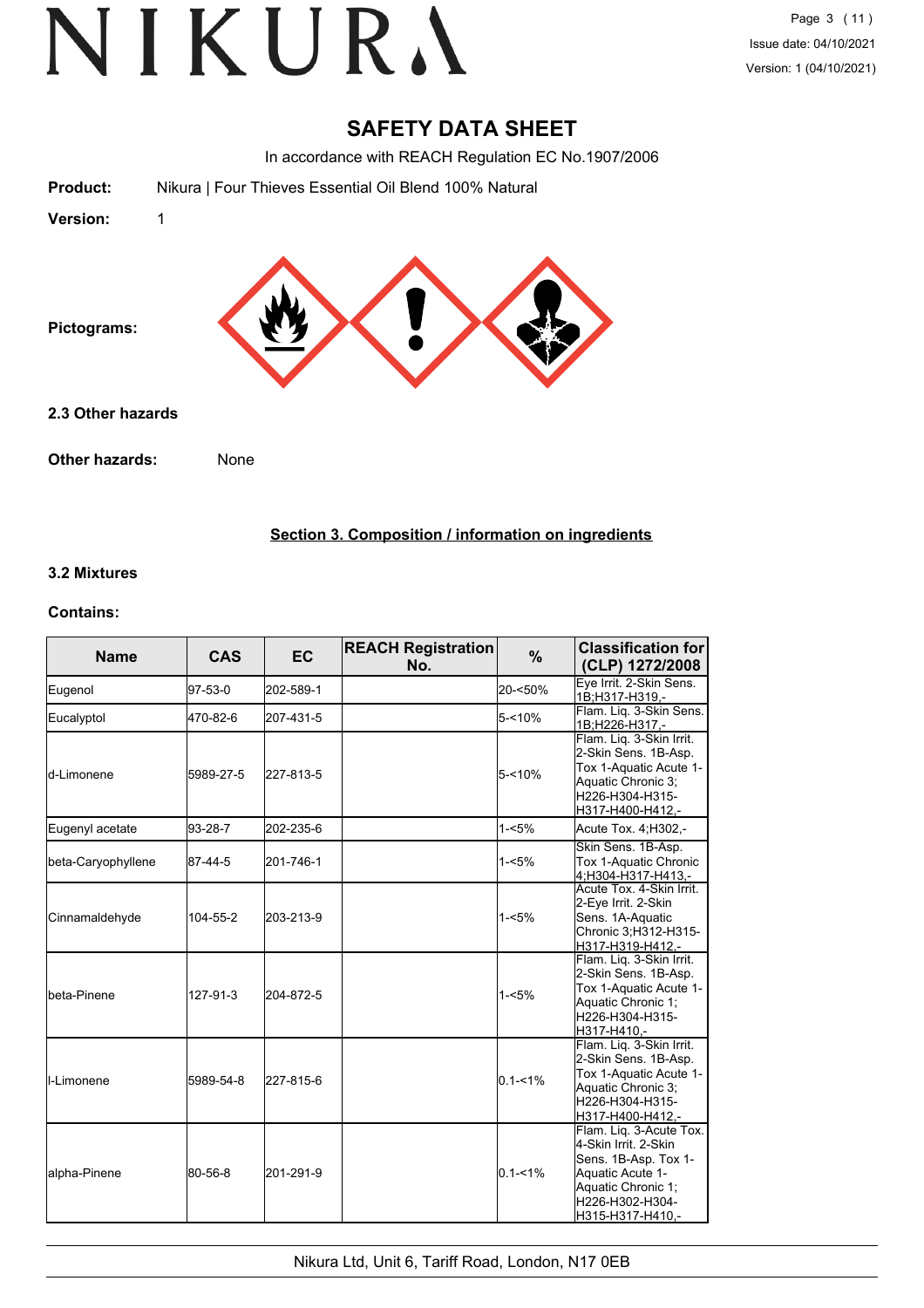# **SAFETY DATA SHEET**

In accordance with REACH Regulation EC No.1907/2006

**Product:** Nikura | Four Thieves Essential Oil Blend 100% Natural

#### **Version:** 1

| p-Cymene            | 99-87-6  | 202-796-7 | $0.1 - 1\%$ | Flam. Lig. 3-Repr. 2-<br>Asp. Tox 1-Aquatic<br>Chronic 2;H226-H304-<br>H361-H411.-                                                                    |
|---------------------|----------|-----------|-------------|-------------------------------------------------------------------------------------------------------------------------------------------------------|
| lp-Mentha-1,4-diene | 99-85-4  | 202-794-6 | $0.1 - 1\%$ | Flam. Liq. 3-Repr. 2-<br>Asp. Tox 1;H226-H304-<br>H361.-                                                                                              |
| Myrcene             | 123-35-3 | 204-622-5 | $0.1 - 1\%$ | Flam. Liq. 3-Skin Irrit.<br>2-Eye Irrit. 2-Asp. Tox<br>1-Aquatic Acute 1-<br>Aquatic Chronic 2;<br>H226-H304-H315-<br>H319-H400-H411.-                |
| ILinalool           | 78-70-6  | 201-134-4 | $0.1 - 1\%$ | Skin Irrit. 2-Eye Irrit. 2-<br>Skin Sens. 1B;H315-<br>H317-H319.-                                                                                     |
| Camphor             | 76-22-2  | 200-945-0 | $0.1 - 1\%$ | Flam. Sol. 2-Acute Tox.<br>4-Acute Tox. 4-Skin<br>Irrit. 2-Eye Dam. 1-<br>STOT SE 2-Aquatic<br>Chronic 2;H228-H302-<br>H315-H318-H332-<br>H371-H411.- |
| Geranial            | 141-27-5 | 205-476-5 | $0.1 - 1\%$ | Skin Irrit. 2-Eye Irrit. 2-<br>Skin Sens. 1B;H315-<br>lH317-H319.-                                                                                    |
| 4-Allylphenol       | 501-92-8 |           | $0.1 - 1\%$ | Acute Tox, 4-Skin<br>Sens. 1B-Muta. 2-Carc.<br>2:H302-H317-H341-<br>IH351.-                                                                           |

#### **Substances with Community workplace exposure limits:**

Not Applicable

**Substances that are persistent, bioaccumulative and toxic or very persistent and very bioaccumulative, greater than 0.1%:**

Not Applicable

#### **Section 4. First-aid measures**

#### **4.1 Description of first aid measures**

| Inhalation:    | Remove from exposure site to fresh air, keep at rest, and obtain medical attention.                                                 |
|----------------|-------------------------------------------------------------------------------------------------------------------------------------|
| Eye exposure:  | IF IN EYES: Rinse cautiously with water for several minutes. Remove contact lenses, if present<br>and easy to do. Continue rinsing. |
| Skin exposure: | IF ON SKIN (or hair): Remove/take off immediately all contaminated clothing. Rinse skin with<br>water/shower.                       |
| Ingestion:     | IF SWALLOWED: Immediately call a POISON CENTER or doctor/physician.                                                                 |

#### **4.2 Most important symptoms and effects, both acute and delayed**

May be fatal if swallowed and enters airways.

Causes skin irritation.

May cause an allergic skin reaction.

Causes serious eye irritation.

#### **4.3 Indication of any immediate medical attention and special treatment needed**

Nikura Ltd, Unit 6, Tariff Road, London, N17 0EB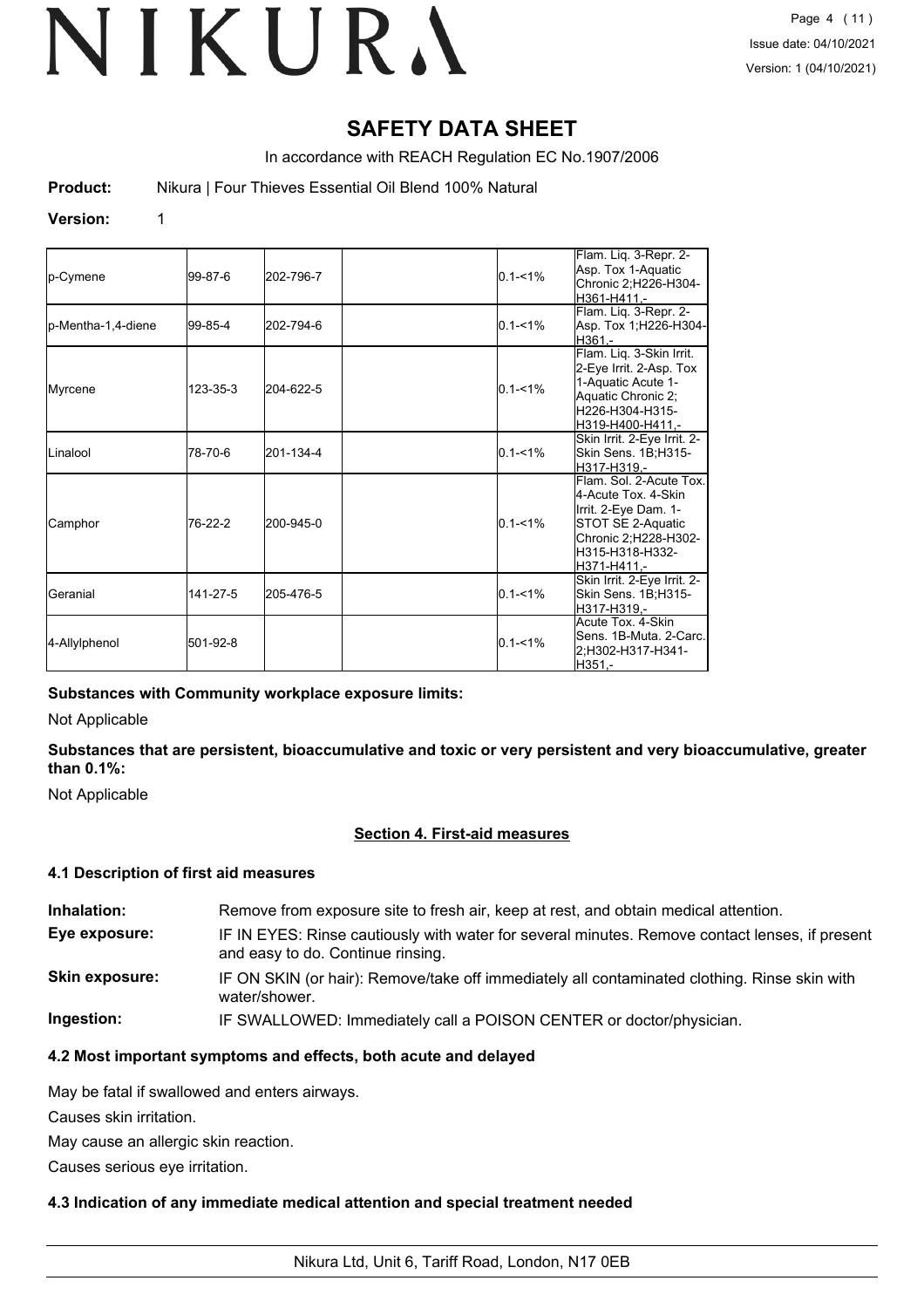# VIKURA

# **SAFETY DATA SHEET**

In accordance with REACH Regulation EC No.1907/2006

**Product:** Nikura | Four Thieves Essential Oil Blend 100% Natural

**Version:** 1

None expected, see Section 4.1 for further information.

## **SECTION 5: Firefighting measures**

#### **5.1 Extinguishing media**

Suitable media: Carbon dioxide, Dry chemical, Foam.

#### **5.2 Special hazards arising from the substance or mixture**

In case of fire, may be liberated: Carbon monoxide, Unidentified organic compounds.

#### **5.3 Advice for fire fighters:**

In case of insufficient ventilation, wear suitable respiratory equipment.

#### **Section 6. Accidental release measures**

#### **6.1 Personal precautions, protective equipment and emergency procedures:**

Avoid inhalation. Avoid contact with skin and eyes. See protective measures under Section 7 and 8.

#### **6.2 Environmental precautions:**

Keep away from drains, surface and ground water, and soil.

#### **6.3 Methods and material for containment and cleaning up:**

Remove ignition sources. Provide adequate ventilation. Avoid excessive inhalation of vapours. Contain spillage immediately by use of sand or inert powder. Dispose of according to local regulations.

## **6.4 Reference to other sections:**

Also refer to sections 8 and 13.

## **Section 7. Handling and storage**

#### **7.1 Precautions for safe handling:**

Keep away from heat, sparks, open flames and hot surfaces. - No smoking.

## **7.2 Conditions for safe storage, including any incompatibilities:**

Ground/bond container and receiving equipment. Use only non-sparking tools.

Take precautionary measures against static discharge.

## **7.3 Specific end use(s):**

Aromatherapy: Use in accordance with good manufacturing and industrial hygiene practices.

Nikura Ltd, Unit 6, Tariff Road, London, N17 0EB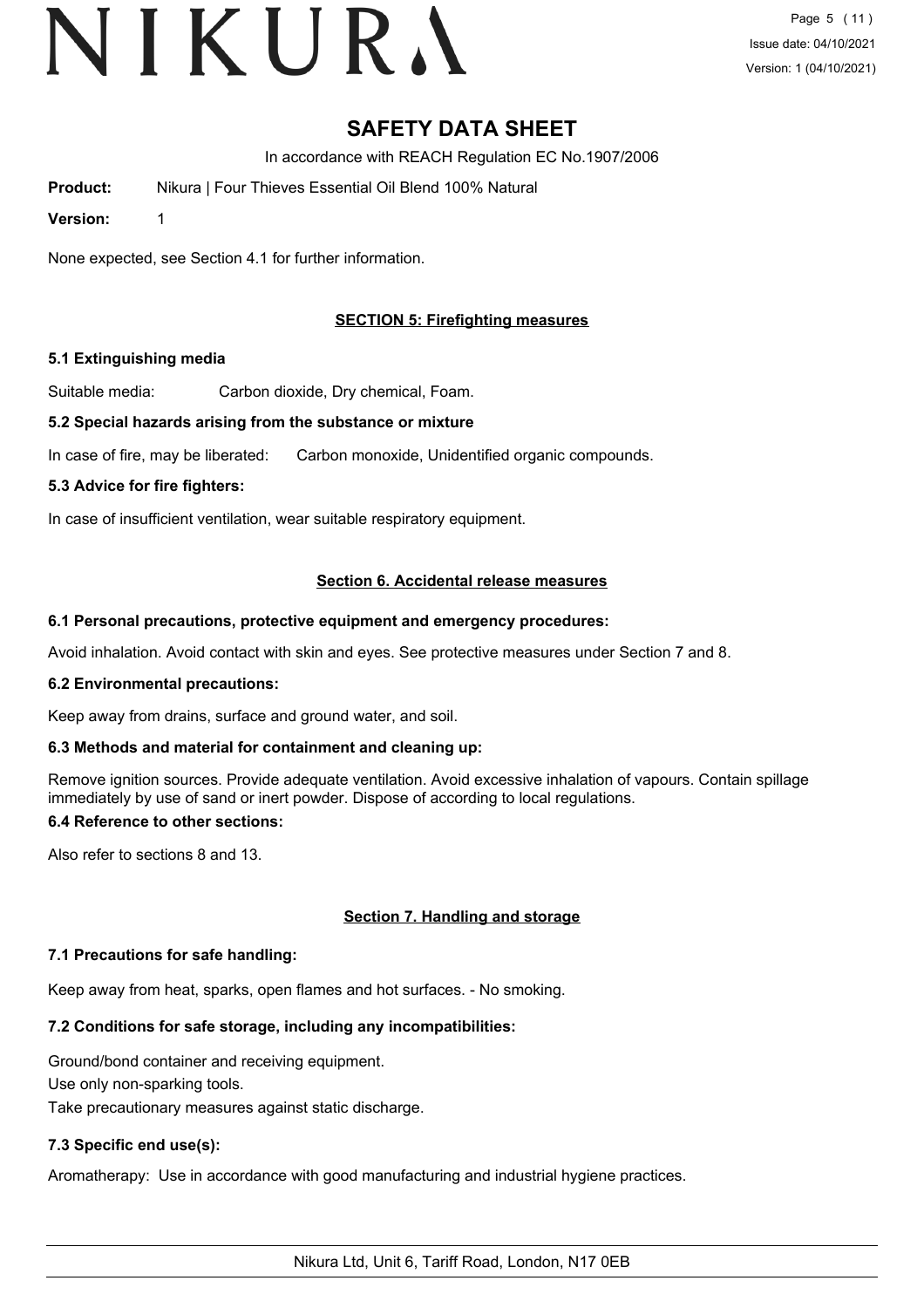# VIKURA

# **SAFETY DATA SHEET**

In accordance with REACH Regulation EC No.1907/2006

| <b>Product:</b> | Nikura   Four Thieves Essential Oil Blend 100% Natural |
|-----------------|--------------------------------------------------------|
|                 |                                                        |

**Version:** 1

#### **Section 8. Exposure controls/personal protection**

#### **8.1 Control parameters**

Workplace exposure limits: Not Applicable

## **8.2 Exposure Controls**

#### **Eye / Skin Protection**

Wear protective gloves/eye protection/face protection

## **Respiratory Protection**

Under normal conditions of use and where adequate ventilation is available to prevent build up of excessive vapour, this material should not require special engineering controls. However, in conditions of high or prolonged use, or high temperature or other conditions which increase exposure, the following engineering controls can be used to minimise exposure to personnel: a) Increase ventilation of the area with local exhaust ventilation. b) Personnel can use an approved, appropriately fitted respirator with organic vapour cartridge or canisters and particulate filters. c) Use closed systems for transferring and processing this material.

Also refer to Sections 2 and 7.

## **Section 9. Physical and chemical properties**

## **9.1 Information on basic physical and chemical properties**

| Appearance:                                   | Not determined                               |
|-----------------------------------------------|----------------------------------------------|
| Odour:                                        | Not determined                               |
| <b>Odour threshold:</b>                       | Not determined                               |
| pH:                                           | Not determined                               |
| Melting point / freezing point:               | Not determined                               |
| Initial boiling point / range:                | Not determined                               |
| Flash point:                                  | 45.5 $\degree$ C                             |
| <b>Evaporation rate:</b>                      | Not determined                               |
| Flammability (solid, gas):                    | Not determined                               |
| Upper/lower flammability or explosive limits: | Product does not present an explosion hazard |
| Vapour pressure:                              | Not determined                               |
| Vapour density:                               | Not determined                               |
| <b>Relative density:</b>                      | Not determined                               |
| Solubility(ies):                              | Not determined                               |
| Partition coefficient: n-octanol/water:       | Not determined                               |
| Auto-ignition temperature:                    | Not determined                               |
| <b>Decomposition temperature:</b>             | Not determined                               |
| <b>Viscosity:</b>                             | Not determined                               |
| <b>Explosive properties:</b>                  | Not expected                                 |
| <b>Oxidising properties:</b>                  | Not expected                                 |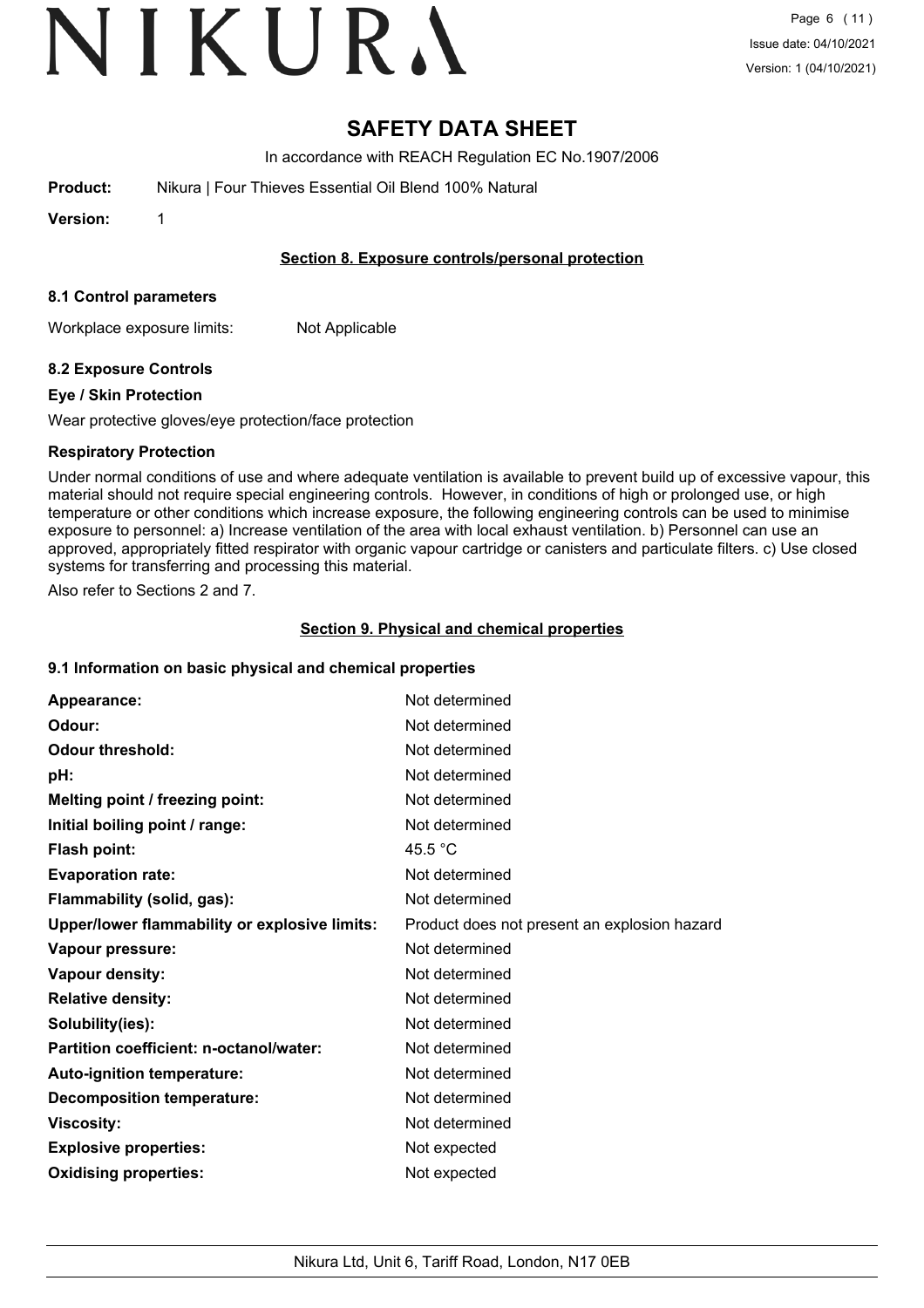# **SAFETY DATA SHEET**

In accordance with REACH Regulation EC No.1907/2006

**Product:** Nikura | Four Thieves Essential Oil Blend 100% Natural

**Version:** 1

**9.2 Other information:** None available

## **Section 10. Stability and reactivity**

#### **10.1 Reactivity:**

Presents no significant reactivity hazard, by itself or in contact with water.

#### **10.2 Chemical stability:**

Good stability under normal storage conditions.

#### **10.3 Possibility of hazardous reactions:**

Not expected under normal conditions of use.

#### **10.4 Conditions to avoid:**

Avoid extreme heat.

## **10.5 Incompatible materials:**

Avoid contact with strong acids, alkalis or oxidising agents.

## **10.6 Hazardous decomposition products:**

Not expected.

## **Section 11. Toxicological information**

#### **11.1 Information on toxicological effects**

This mixture has not been tested as a whole for health effects. The health effects have been calculated using the methods outlined in Regulation (EC) No 1272/2008 (CLP).

| <b>Acute Toxicity:</b>                    | Based on available data the classification criteria are not met. |
|-------------------------------------------|------------------------------------------------------------------|
| <b>Acute Toxicity Oral</b>                | 3592                                                             |
| <b>Acute Toxicity Dermal</b>              | >5000                                                            |
| <b>Acute Toxicity Inhalation</b>          | Not Available                                                    |
| <b>Skin corrosion/irritation:</b>         | Skin Corrosion / Irritation Category 2                           |
| Serious eye damage/irritation:            | Eye Damage / Irritation Category 2                               |
| <b>Respiratory or skin sensitisation:</b> | Sensitization - Skin Category 1                                  |
| Germ cell mutagenicity:                   | Based on available data the classification criteria are not met. |
| <b>Carcinogenicity:</b>                   | Based on available data the classification criteria are not met. |
| <b>Reproductive toxicity:</b>             | Based on available data the classification criteria are not met. |
| <b>STOT-single exposure:</b>              | Based on available data the classification criteria are not met. |
| <b>STOT-repeated exposure:</b>            | Based on available data the classification criteria are not met. |
| <b>Aspiration hazard:</b>                 | <b>Aspiration Hazard Category 1</b>                              |

#### **Information about hazardous ingredients in the mixture**

| Ingredient             | <b>CAS</b> | EC                | <b>LD50/ATE Oral</b> | LD50/ATE<br>Dermal | LC50/ATE<br><b>Inhalation</b> | <b>LC50</b><br>Route     |
|------------------------|------------|-------------------|----------------------|--------------------|-------------------------------|--------------------------|
| <b>ICinnamaldehvde</b> | 104-55-2   | $ 203 - 213 - 9 $ | 2200                 | 1100               | Not available                 | <b>Not</b><br>lavailable |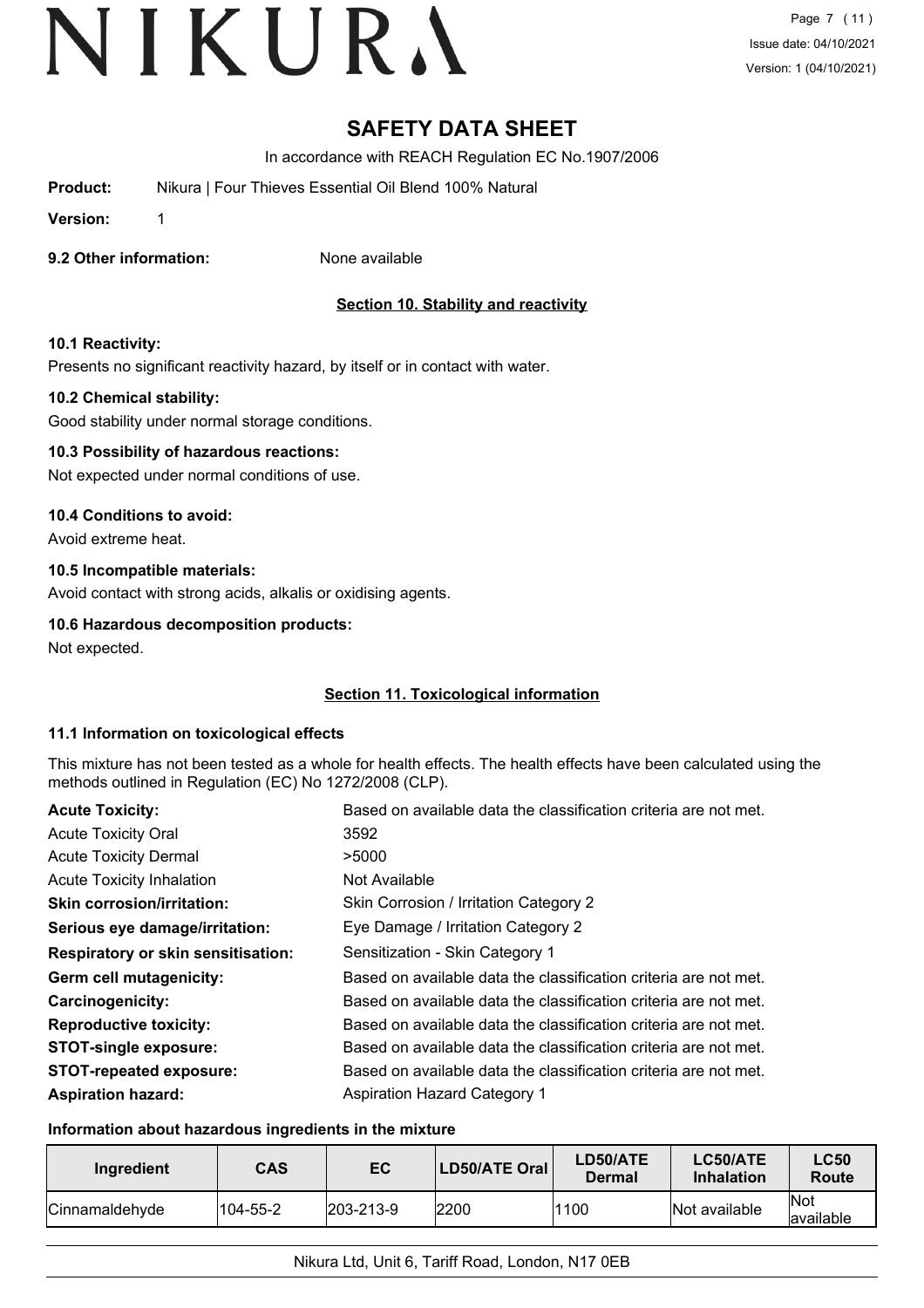# **SAFETY DATA SHEET**

In accordance with REACH Regulation EC No.1907/2006

**Product:** Nikura | Four Thieves Essential Oil Blend 100% Natural

#### **Version:** 1

| Eugeny<br>acetate | ററ<br>.nr<br>'ສູ<br>$\sim$<br>--<br>- - | $\sim$<br>. . | $\sim$<br>16, | 010<br>INC<br>available | <br>available<br>IN OT | Nov<br>анаок |
|-------------------|-----------------------------------------|---------------|---------------|-------------------------|------------------------|--------------|
|-------------------|-----------------------------------------|---------------|---------------|-------------------------|------------------------|--------------|

Refer to Sections 2 and 3 for additional information.

#### **Section 12. Ecological information**

#### **12.1 Toxicity:**

Harmful to aquatic life with long lasting effects. **12.2 Persistence and degradability:** Not available **12.3 Bioaccumulative potential:** Not available **12.4 Mobility in soil:** Not available **12.5 Results of PBT and vPvB assessment:** This substance does not meet the PBT/vPvB criteria of REACH, annex XIII. **12.6 Other adverse effects:** Not available

#### **Section 13. Disposal considerations**

#### **13.1 Waste treatment methods:**

Dispose of in accordance with local regulations. Avoid disposing into drainage systems and into the environment. Empty containers should be taken to an approved waste handling site for recycling or disposal.

#### **Section 14. Transport information**

| 14.1 UN number:                                       | UN1169                                      |
|-------------------------------------------------------|---------------------------------------------|
| 14.2 UN Proper Shipping Name:                         | EXTRACTS, AROMATIC, LIQUID                  |
| 14.3 Transport hazard class(es):                      | 3                                           |
| <b>Sub Risk:</b>                                      |                                             |
| 14.4. Packing Group:                                  | Ш                                           |
| <b>14.5 Environmental hazards:</b>                    | Not environmentally hazardous for transport |
| 14.6 Special precautions for user:<br>None additional |                                             |
|                                                       |                                             |

**14.7 Transport in bulk according to Annex II of MARPOL73/78 and the IBC Code:**

Not applicable

## **Section 15. Regulatory information**

## **15.1 Safety, health and environmental regulations/legislation specific for the substance or mixture** None additional

#### **15.2 Chemical Safety Assessment**

A Chemical Safety Assessment has not been carried out for this product.

## **Section 16. Other information**

**Concentration % Limits:** EH C3=12.10% SCI 2=83.96% EDI 2=18.30% SS 1=2.03% AH 1=64.93%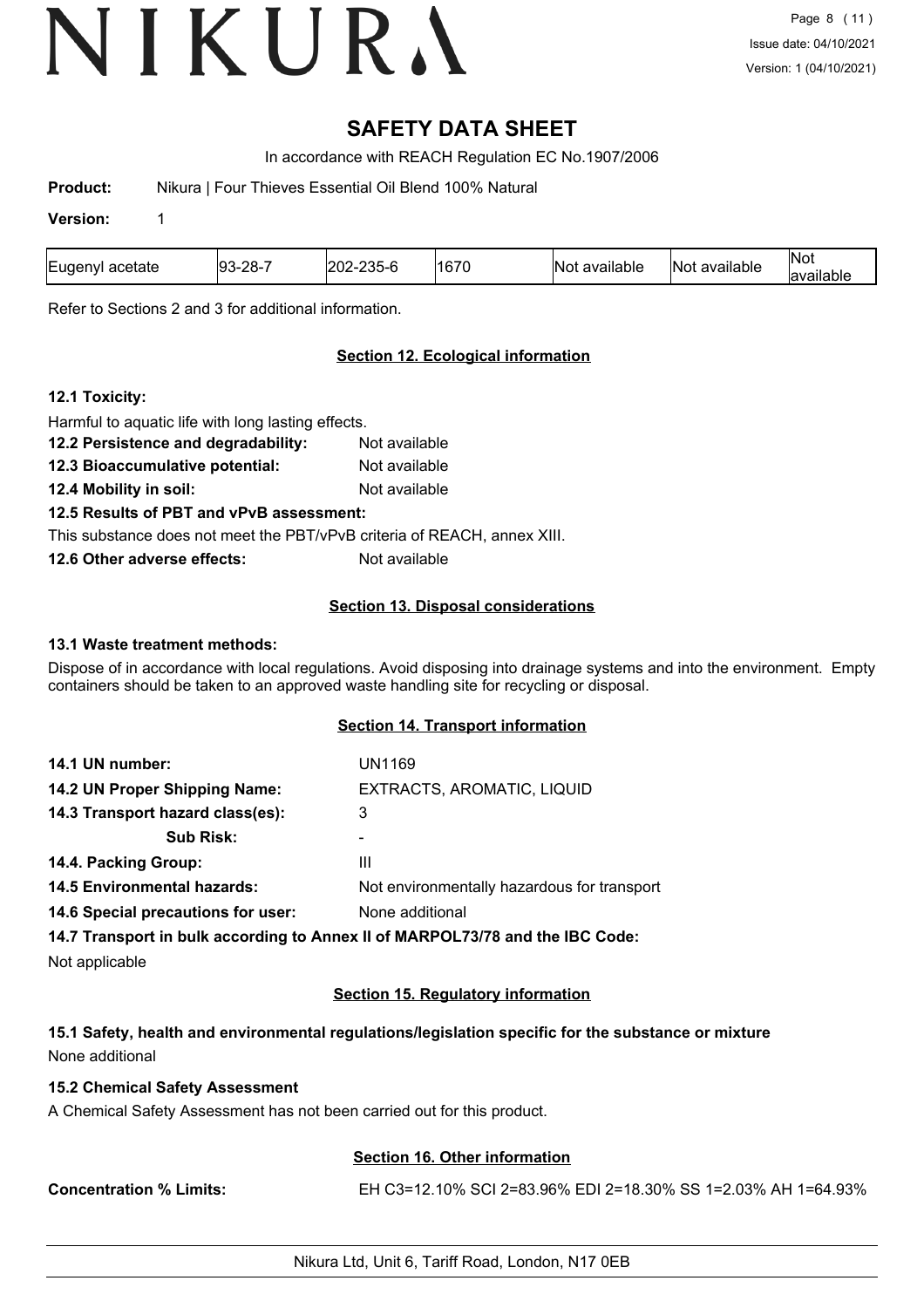Page 9 (11) Issue date: 04/10/2021 Version: 1 (04/10/2021)

# **SAFETY DATA SHEET**

In accordance with REACH Regulation EC No.1907/2006

**Product:** Nikura | Four Thieves Essential Oil Blend 100% Natural

**Version:** 1

**Total Fractional Values:** EH C3=8.26 SCI 2=1.19 EDI 2=5.47 SS 1=49.30 AH 1=1.54

**Key to revisions:**

Not applicable

#### **Key to abbreviations:**

| Abbreviation      | <b>Meaning</b>                                                            |
|-------------------|---------------------------------------------------------------------------|
| Acute Tox. 4      | Acute Toxicity - Oral Category 4                                          |
| Acute Tox. 4      | Acute Toxicity - Dermal Category 4                                        |
| Acute Tox. 4      | Acute Toxicity - Inhalation Category 4                                    |
| Aquatic Acute 1   | Hazardous to the Aquatic Environment - Acute Hazard Category 1            |
| Aquatic Chronic 1 | Hazardous to the Aquatic Environment - Long-term Hazard Category 1        |
| Aquatic Chronic 2 | Hazardous to the Aquatic Environment - Long-term Hazard Category 2        |
| Aquatic Chronic 3 | Hazardous to the Aquatic Environment - Long-term Hazard Category 3        |
| Aquatic Chronic 4 | Hazardous to the Aquatic Environment - Long-term Hazard Category 4        |
| Asp. Tox 1        | <b>Aspiration Hazard Category 1</b>                                       |
| Carc. 2           | Carcinogenicity Category 2                                                |
| Eye Dam. 1        | Eye Damage / Irritation Category 1                                        |
| Eye Irrit. 2      | Eye Damage / Irritation Category 2                                        |
| Flam. Liq. 3      | Flammable Liquid, Hazard Category 3                                       |
| Flam. Sol. 2      | Flammable Solid, Hazard Category 2                                        |
| H226              | Flammable liquid and vapour.                                              |
| H <sub>228</sub>  | Flammable solid.                                                          |
| H302              | Harmful if swallowed.                                                     |
| H304              | May be fatal if swallowed and enters airways.                             |
| H312              | Harmful in contact with skin.                                             |
| H315              | Causes skin irritation.                                                   |
| H317              | May cause an allergic skin reaction.                                      |
| H318              | Causes serious eye damage.                                                |
| H319              | Causes serious eye irritation.                                            |
| H332              | Harmful if inhaled.                                                       |
| H341              | Suspected of causing genetic defects (exposure route).                    |
| H351              | Suspected of causing cancer (exposure route).                             |
| H361              | Suspected of damaging fertility or the unborn child (exposure route).     |
| H371              | May cause damage to organs (organs, exposure route).                      |
| H400              | Very toxic to aquatic life.                                               |
| H410              | Very toxic to aquatic life with long lasting effects.                     |
| H411              | Toxic to aquatic life with long lasting effects.                          |
| H412              | Harmful to aquatic life with long lasting effects.                        |
| H413              | May cause long lasting harmful effects to aquatic life.                   |
| Muta. 2           | Germ Cell Mutagenicity Category 2                                         |
| P202              | Do not handle until all safety precautions have been read and understood. |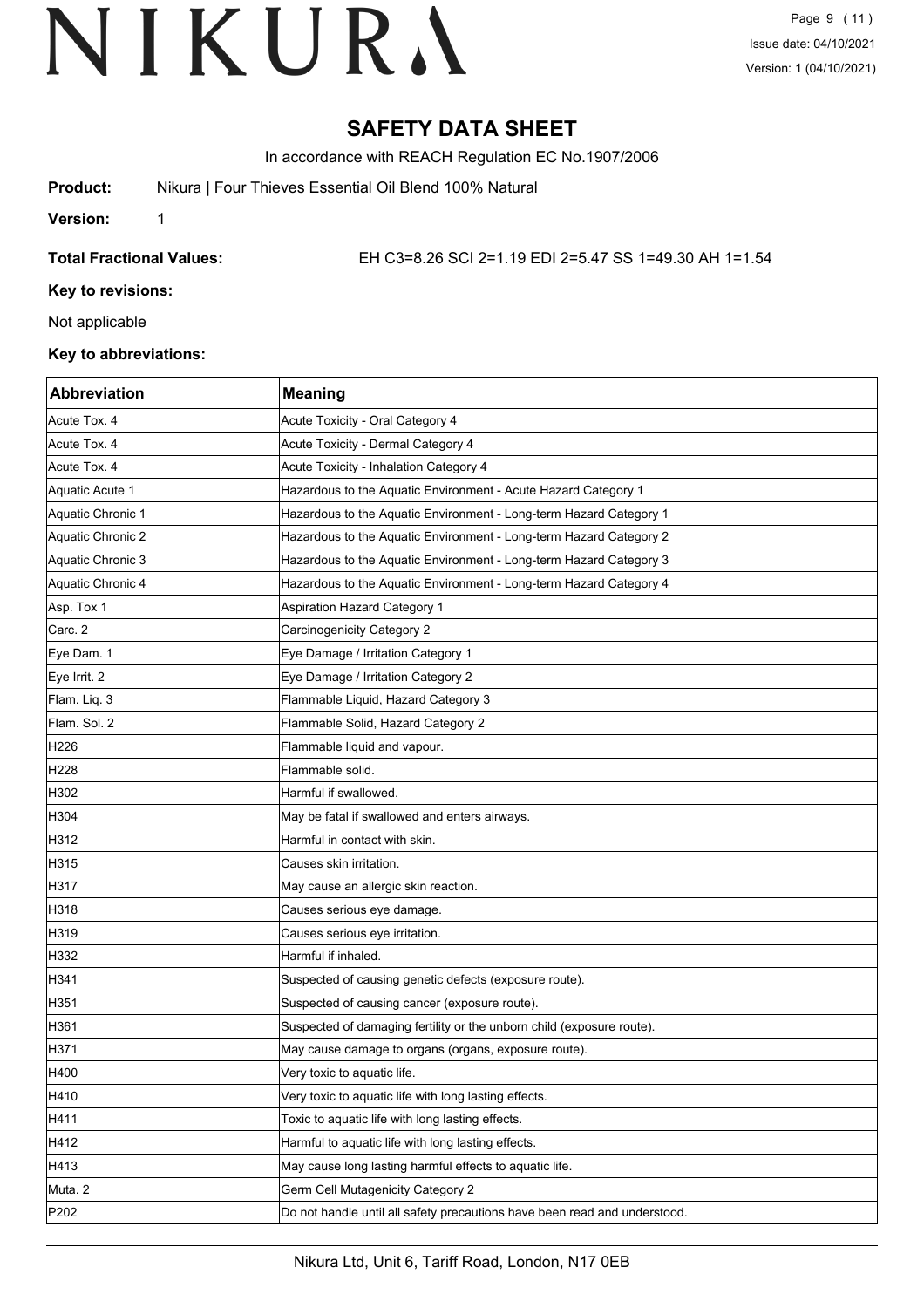# **SAFETY DATA SHEET**

In accordance with REACH Regulation EC No.1907/2006

**Product:** Nikura | Four Thieves Essential Oil Blend 100% Natural

#### **Version:** 1

| P210             | Keep away from heat, sparks, open flames and hot surfaces. - No smoking.                                                           |
|------------------|------------------------------------------------------------------------------------------------------------------------------------|
| P233             | Keep container tightly closed.                                                                                                     |
| P240             | Ground/bond container and receiving equipment.                                                                                     |
| P241             | Use explosion-proof electrical, ventilating and lighting equipment.                                                                |
| P242             | Use only non-sparking tools.                                                                                                       |
| P243             | Take precautionary measures against static discharge.                                                                              |
| P <sub>260</sub> | Do not breathe vapour or dust.                                                                                                     |
| P261             | Avoid breathing vapour or dust.                                                                                                    |
| P <sub>264</sub> | Wash hands and other contacted skin thoroughly after handling.                                                                     |
| P270             | Do not eat, drink or smoke when using this product.                                                                                |
| P271             | Use only outdoors or in a well-ventilated area.                                                                                    |
| P272             | Contaminated work clothing should not be allowed out of the workplace.                                                             |
| P273             | Avoid release to the environment.                                                                                                  |
| P <sub>280</sub> | Wear protective gloves/eye protection/face protection.                                                                             |
| P301/310         | IF SWALLOWED: Immediately call a POISON CENTER or doctor/physician.                                                                |
| P301/312         | IF SWALLOWED: call a POISON CENTER or doctor/physician if you feel unwell.                                                         |
| P302/352         | IF ON SKIN: Wash with plenty of soap and water.                                                                                    |
| P303/361/353     | IF ON SKIN (or hair): Remove/take off immediately all contaminated clothing. Rinse skin with water/shower.                         |
| P304/340         | IF INHALED: Remove victim to fresh air and keep at rest in a position comfortable for breathing.                                   |
| P305/351/338     | IF IN EYES: Rinse cautiously with water for several minutes. Remove contact lenses, if present and easy to<br>do. Continue rinsing |
| P308/313         | IF exposed or concerned: Get medical advice/attention.                                                                             |
| P309/311         | IF exposed or if you feel unwell: Call a POISON CENTRE or doctor/physician.                                                        |
| P310             | Immediately call a POISON CENTER or doctor/physician.                                                                              |
| P312             | Call a POISON CENTRE or doctor/physician if you feel unwell.                                                                       |
| P330             | Rinse mouth.                                                                                                                       |
| P331             | Do not induce vomiting.                                                                                                            |
| P332/313         | If skin irritation occurs: Get medical advice/attention.                                                                           |
| P333/313         | If skin irritation or rash occurs: Get medical advice/attention.                                                                   |
| P337/313         | If eye irritation persists: Get medical advice/attention.                                                                          |
| P362             | Take off contaminated clothing and wash before reuse.                                                                              |
| P363             | Wash contaminated clothing before reuse.                                                                                           |
| P370/378         | In case of fire: Use carbon dioxide, dry chemical, foam for extinction.                                                            |
| P391             | Collect spillage.                                                                                                                  |
| P403/235         | Store in a well-ventilated place. Keep cool.                                                                                       |
| P405             | Store locked up.                                                                                                                   |
| P501             | Dispose of contents/container to approved disposal site, in accordance with local regulations.                                     |
| Repr. 2          | Toxic to Reproduction Category 2                                                                                                   |
| STOT SE 2        | Specific Target Organ Toxicity (Single Exposure) Category 2                                                                        |
| Skin Irrit. 2    | Skin Corrosion / Irritation Category 2                                                                                             |
| Skin Sens. 1A    | Sensitization - Skin Category 1A                                                                                                   |
| Skin Sens. 1B    | Sensitization - Skin Category 1B                                                                                                   |